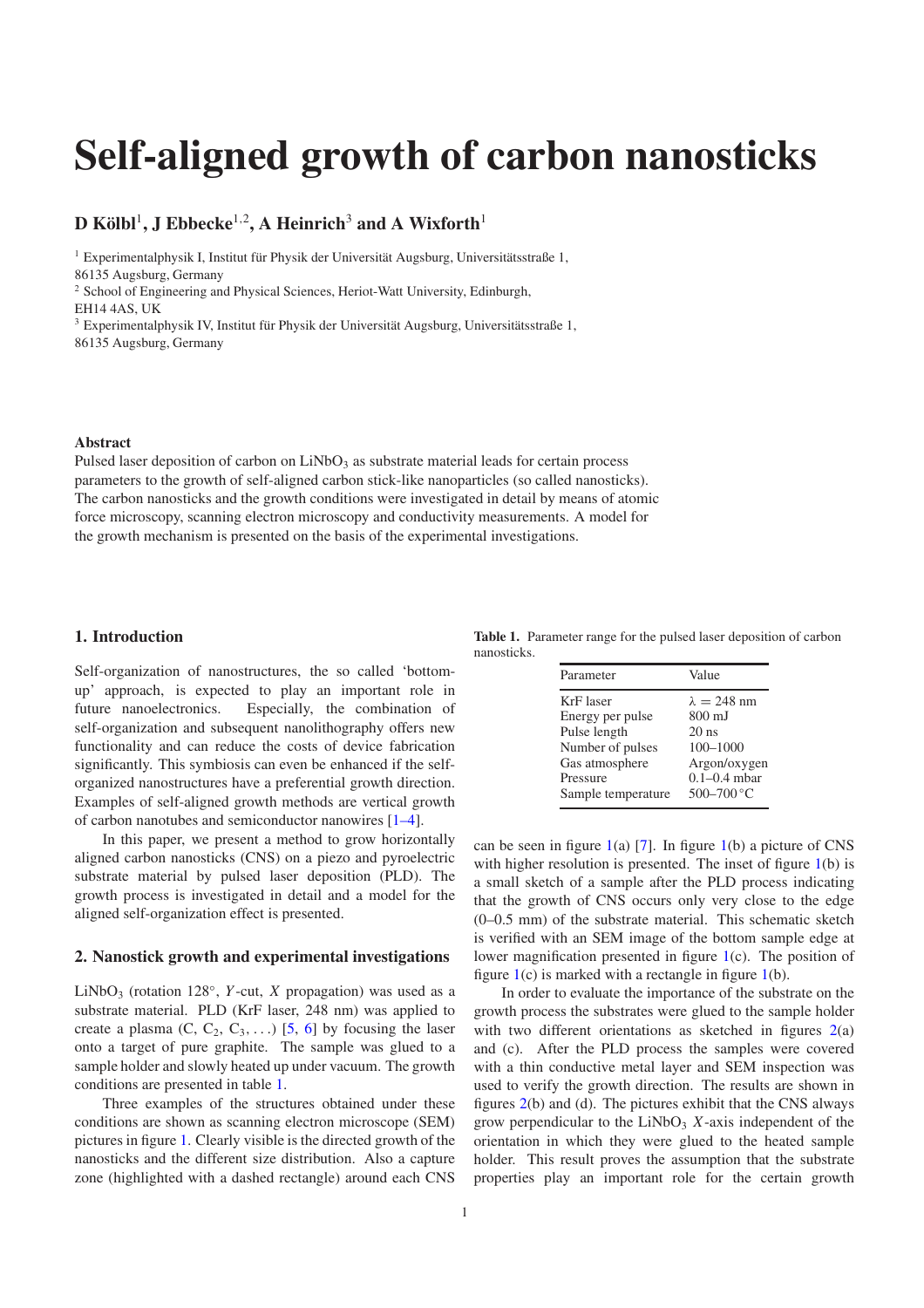<span id="page-1-0"></span>

**Figure 1.** (a) SEM picture of the self-aligned carbon nanosticks processed by PLD growth. (b) Carbon nanosticks at higher magnification. Inset: a sketch is given that shows that the CNS only grow very close to the sample edges which is presented in (c) as an SEM image.

mechanism (more than the gas flow direction, propagation of the plasma or set-up geometry) which will be discussed in a subsequent chapter of this paper.

For further investigation atomic force microscopy (AFM) measurements were made with the CNS and one example is shown in figure  $3(a)$  $3(a)$ . One advantage of AFM measurements compared to SEM inspection is the additional height information of the detected structures. Such two height profiles are presented in figures  $3(b)$  $3(b)$  and (c). Figure  $3(b)$  shows the profile across one CNS and (c) the profile along the same CNS. In agreement with the SEM inspection presented in figure  $1(b)$  $1(b)$ the measured profile along the CNS exhibits a non-uniform height profile of the CNS. Further information for the growth mechanism can be obtained by determining the aspect ration of the CNS meaning the length of the CNS divided by their width. The aspect ratios of many CNS are presented in figure [3\(](#page-2-1)d). It indicates an increased aspect ratio for longer CNS but with a trend to saturate for very long ones as it might be expected according to the growth model described below.

Electrical measurements were used to determine the conductivity of the CNS with the aim to probe their metallic or semiconducting nature. CNS were contacted by electron beam lithography using predefined markers. One example of such a contacted CNS is shown in figure [4\(](#page-3-0)a) (SEM picture was made after the electrical measurements). A 4  $\mu$ m long and 100 nm wide CNS was contacted with 5 nm Ti and 50 nm Au as electrodes for source and drain contacts and a separate gate. Many wires were destroyed during the contacting and parts of them looked like being evaporated verified by final SEM inspection. We assume the build up charges in the piezoelectric, pyroelectric and non-conductive substrate to be responsible for the damage at least providing some evidence of the non-isolating nature of the CNS.

In figure [4\(](#page-3-0)b) conductivity measurements (source–drain current as a function of source–drain voltage for two different settings of gate voltage) at room temperature of a contacted CNS are shown for different values of gate voltages. The conductivity measurements were performed under ambient conditions and it needs to be mentioned that the results of the conductivity measurements of the CNS contacted were not completely reproducible. For some CNS contacted the conductivity changed between each two measurements and also showing sometimes a hysteresis. The lack of reproducibility can be explained either by the existence of surface charges but also by electromigration induced atomic rearrangement as described by Huang *et al* [\[8\]](#page-4-4). Despite the fact that the absence of any gate voltage dependence on the conductivity of a carbon nanowire (e.g. single walled carbon nanotube) usually indicates a metallic-like property of the system, here, the low gate capacitance needs to be taken into account. By making the approximation of a plate capacitor where the capacitance *C* is defined by  $C = \varepsilon_0 \varepsilon_r A/d$  with  $\varepsilon_0$  the dielectric constant,  $\varepsilon_r = 1$  (air),  $A \approx 4 \times 10^{-6}$  m  $\times$  $5 \times 10^{-8}$  m and  $d \approx 5 \times 10^{-6}$  m for the device presented in figure [4\(](#page-3-0)a) the gate capacitance is approximately  $C_g \approx 0.35$  aF. This is 50 times smaller than gate capacitances of the standard Si/SiO<sub>2</sub> system used usually for these kind of measurements. Considering this small influence of the gate voltage on the conductivity of the device it cannot be stated if the nanosticks have a metallic or semiconducting characteristic.

Therefore, different characterization techniques than conductivity measurements are desirable.

To gain further information whether the CNS material is crystalline or amorphous transmission electron microscopy or nano-Raman spectroscopy would be helpful. Both characterization methods were addressed but no conclusion could be drawn due to substrate related preparation difficulties.

## **3. Model for self-aligned growth process**

In the following we propose a model for the self-aligned growth process based on the experimental investigations presented in this paper. A major parameter controlling the growth process is diffusion. This statement is based on the existence of a capture zone [\[7\]](#page-4-3) around each CNS as being visible in figure  $1(a)$  $1(a)$ , a rather uneven surface topology as detected by AFM measurements (figure  $3(c)$  $3(c)$ ) and the evolution of the aspect ratio (see figure  $3(d)$  $3(d)$ ). Therefore, during the PLD process the ablated carbon atoms and clusters arrive first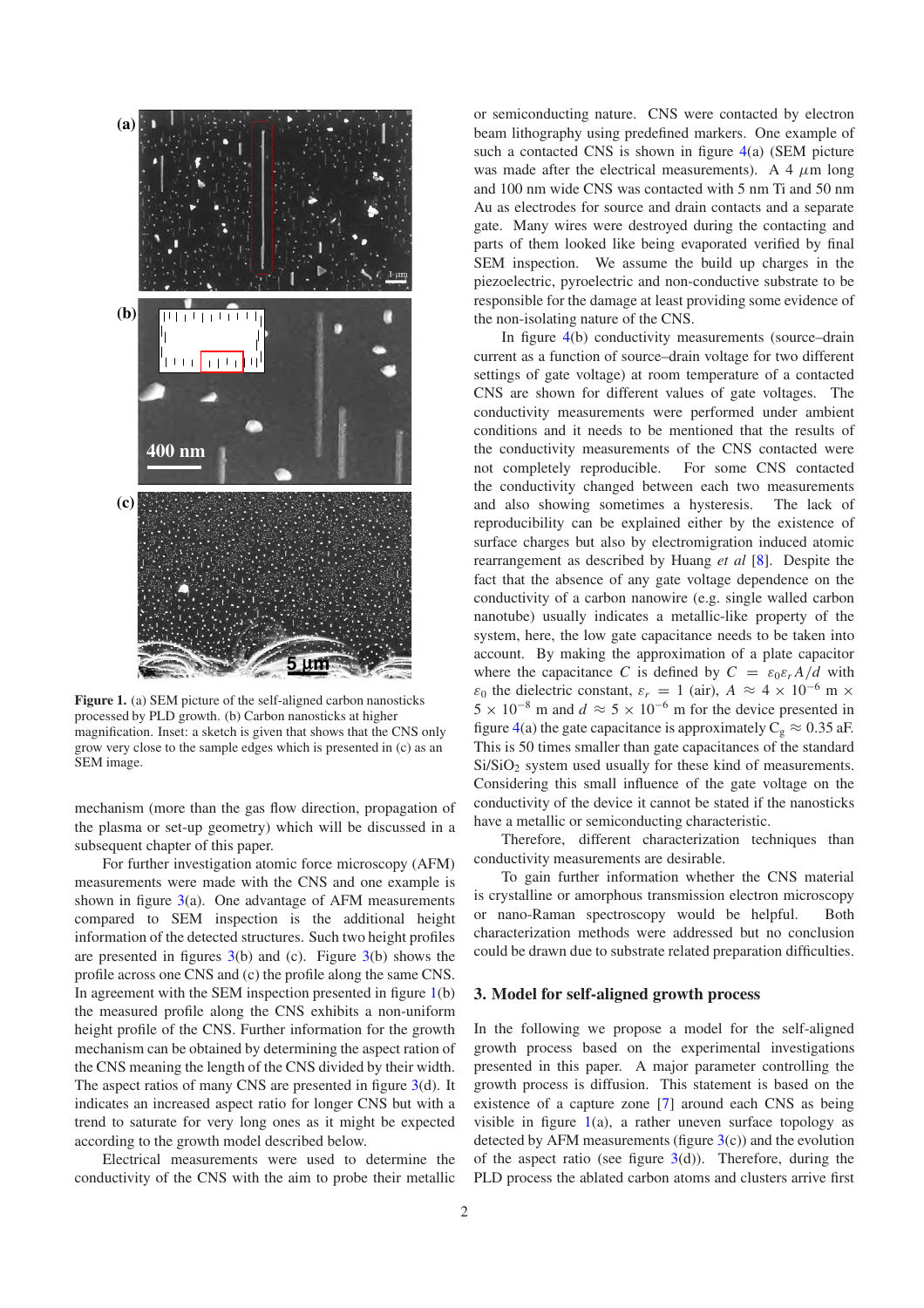<span id="page-2-0"></span>

<span id="page-2-1"></span>**Figure 2.** (a) and (b): set-up and results of growth on horizontally glued substrate to heated sample holder; (c) and (d) set-up and results of vertical substrate orientation.



**Figure 3.** (a) AFM picture of the CNS (b) height profile of one CNS: measured across the CNS (c) height profile of one CNS: measured along the CNS (d) aspect ratio (length/width) of the CNS as a function of length.

on the substrate surface followed subsequently by a diffusion controlled growth process. The reason for the self-alignment can be found in the substrate properties. This assumption was proved for example by the experiments presented in figure [2.](#page-2-0) Apart from being a strong piezoelectric material,  $LiNbO<sub>3</sub>$  is also pyroelectric and due to the experimental setup this pyroelectricity plays an important role. The  $LiNbO<sub>3</sub>$ substrate is glued to a sample holder in the PLD chamber and is heated (see figure [2\)](#page-2-0). The heating process is not homogeneous and therefore pyroelectric fields build up on the substrate surface. The larger the temperature difference the larger the electric fields. Therefore, it can be assumed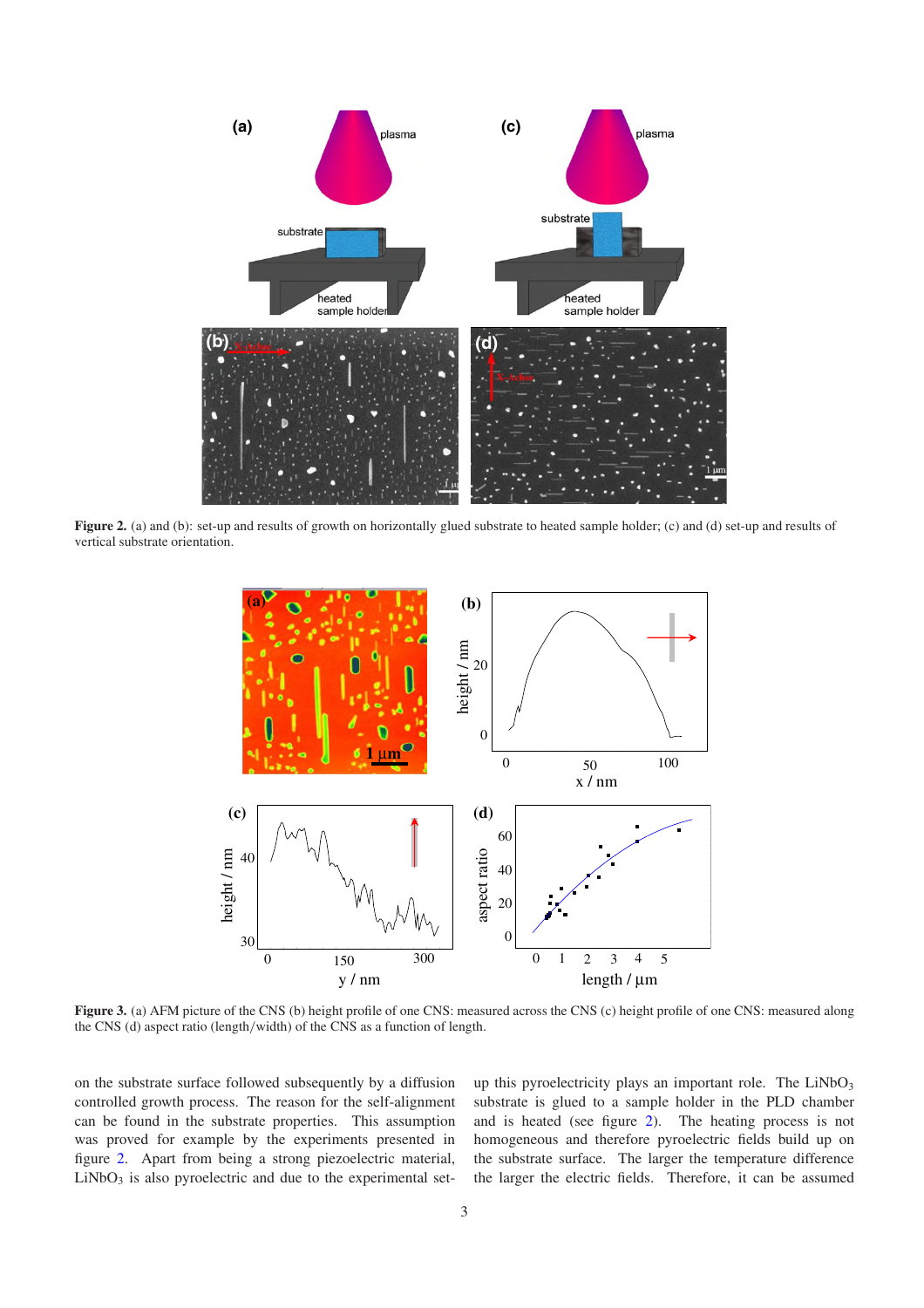<span id="page-3-0"></span>

**Figure 4.** (a) SEM picture of a contacted CNS, (b) two conductivity measurements at room temperature of the contacted CNS.

that the largest fields are at the substrate edges. This agrees well with our observation that only at the sample edge CNS growth was initiated (as sketched as an inset in figure [1\(](#page-1-0)b)). Furthermore, the CNS predominantly grow normal to the substrate *X*-axis. The substrate is  $LiNbO<sub>3</sub>$  (rotation 128°, *Y*cut, *X* propagation) which is mainly used for surface acoustic wave propagation in *X*-direction because the *Y* -axis exhibit the largest piezoelectricity and pyroelectricity.

Based on the facts that the growth process is diffusion controlled and assisted by strong electric fields we hence propose the following growth model: impurities and crystal defects act as seeds for the carbon nanostructure growth and the first carbon clusters start to grow at these seed positions [\[10\]](#page-4-5). Due to the large electric fields close to the substrate edge the clusters become polarized. This strong polarization leads to a preferential agglomeration of further carbon at the most strongly polarized edges of the nanostructures finally leading to a self-aligned growth perpendicular to the substrate *X*-axis. A schematic sketch of this electric-field-guided growth process is presented as an inset in figure [5.](#page-3-1) This electric-field-guided growth mechanism has for example been used to grow carbon nanotubes in a preferential direction by applying electric fields during the DC plasma-enhanced CVD process [\[11\]](#page-4-6). By changing the direction of the applied electric field during the growth process also the growth direction of the carbon nanotubes was changed. The strength of the electric field inside the plasma sheath on the sample surface was estimated to be  $5.14 \times 10^5$  V m<sup>-1</sup>.

In the following we make an estimation if the electric field induced by the pyroelectric effect could be large enough to cause the self-aligned growth of the CNS which is based on a work by Rosenblum *et al* [\[9\]](#page-4-7). They investigated the electric field in  $LiNbO<sub>3</sub>$  samples created by the pyroelectric

<span id="page-3-1"></span>

**Figure 5.** Calculated electric field induced by a temperature gradient across the pyroelectric substrate (after [\[9\]](#page-4-7)). Inset: schematic sketch of the polarization of the CNS and the resulting orientated growth process.

<span id="page-3-2"></span>effect and were able to show that the field can be as high as  $|E_0| = 1.35 \times 10^9$  V m<sup>-1</sup>, high enough for stimulated field emission of electrons. A temperature gradient in a pyroelectric material induces a finite polarization  $P<sub>S</sub>$  which leads to an electric field at the sample surface  $|E_0| = 4\pi |P_{\rm S}|$ . After [\[9\]](#page-4-7), this polarization can be calculated using the expression:

$$
\frac{3}{2} \left( \frac{P_S}{P_0} \right)^2 = -1 + \sqrt{1 + \frac{3}{4} \left[ \frac{T_C - T}{\Delta T_0} \right]}
$$
(1)

with  $T_{\rm C} \sim 1200$  °C the Curie temperature for LiNbO<sub>3</sub>,  $P_0 =$ 0.71 C m<sup>-2</sup> and  $\Delta T_0 = 90$  °C. For a change in temperature from  $T = 25$  to 100 $^{\circ}$ C this results in a strength of the electric field of  $|E_0| = 1.35 \times 10^9$  $|E_0| = 1.35 \times 10^9$  $|E_0| = 1.35 \times 10^9$  V m<sup>-1</sup>. In figure 5 the calculated electric field is shown using [\(1\)](#page-3-2) for a temperature gradient across the sample taking into account the averaged sample growth reference temperature of  $T = 600 \degree C$  (see table [1\)](#page-0-0). According to the electric field strength estimation from [\[9\]](#page-4-7) already a temperature difference across the substrate of  $\Delta T = 0.03 \degree \text{C}/5 \text{ mm} = 6 \degree \text{C} \text{ m}^{-1}$  would be sufficient for the electric-field-guided growth process presented in [\[11\]](#page-4-6). Due to our sample growth set-up (see figure [2\)](#page-2-0) where only one part of the substrate material is glued to the heated sample holder we assume to have a much larger temperature difference on the sample surface. Even though these estimations are not accurate it can be concluded that the electric fields induced by the pyroelectric substrate properties are large enough for the proposed self-aligned growth mechanism.

#### **4. Summary**

In summary, we have found a self-organized and self-aligned growth mechanism of carbon nanosticks by laser ablation of carbon on the substrate material LiNbO<sub>3</sub>. Based on our experimental investigations and findings, we propose a model for the self-aligned growth. The main components of this growth process are diffusion and the piezo and pyroelectric substrate properties. Because the carbon nanostick structures are highly attractive for nanoelectronic applications, further investigations of the microscopic structure of the carbon nanosticks would be desirable.